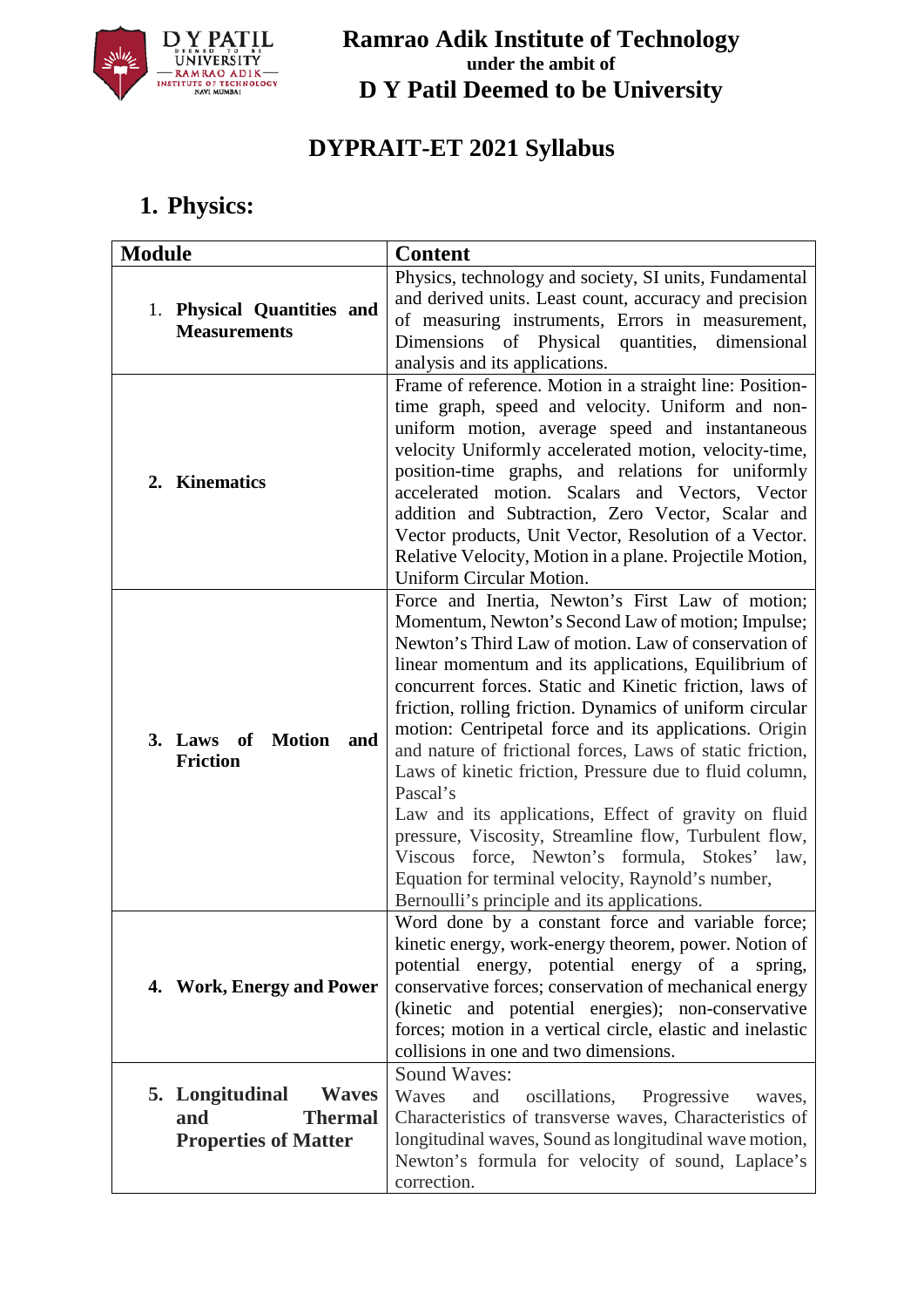

|                            | Thermal properties of matter:                               |
|----------------------------|-------------------------------------------------------------|
|                            | Temperature and heat, Measurement of temperature,           |
|                            | Ideal-gas equation and absolute temperature, Thermal        |
|                            | expansion, Specific heat capacity, Calorimetry, Change      |
|                            | of state, Latent heat, Heat transfer.                       |
|                            | Refraction of monochromatic light, Snell's law, Total       |
|                            |                                                             |
|                            | internal reflection, Critical angle, Optical fibre,         |
|                            | Dispersion of light, Prism formula, Angular dispersion      |
|                            | and dispersive power, Rainbow, Scattering of light,         |
|                            | Blue colour of sky, Colour of sun at sunrise and sunset.    |
|                            | Elementary idea of Raman effect. Reflection of light by     |
| <b>6.</b> Basics of Optics | spherical mirrors, Refraction at single curved surface,     |
|                            | Lens maker's equation, Combination of thin lenses in        |
|                            | contact, Concept of conjugate focii, Correction of eye      |
|                            | defects, Magnifying power of simple microscope,             |
|                            | Magnifying power of compound microscope,                    |
|                            | Magnifying power of telescope, Reflecting telescope -       |
|                            | schematic diagram with explanation.                         |
|                            | Electrostatics:                                             |
|                            | Frictional electricity, Charges and their conservation,     |
|                            |                                                             |
|                            | Coulomb's law and dielectric constant, Forces between       |
|                            | multiple electric charges, Superposition principle of       |
|                            | forces, Continuous distribution of charges, Concept of      |
|                            | charge density, Electric field intensity, Potential energy, |
|                            | Electric potential due to point charge, Relation between    |
|                            | electric field intensity and potential, Potential           |
|                            | difference, Volt and electron volt, Electric dipole and     |
|                            | dipole moment, Electric lines of force.                     |
|                            | Equipotential surfaces, P.E. of single charge and system    |
|                            | of charges.                                                 |
|                            | <b>Current Electricity:</b>                                 |
|                            | Ohm's law,<br>Resistance,<br>Specific<br>resistance,        |
|                            | Temperature dependence of resistance, Colour code of        |
| 7. Electrostatics<br>and   | carbon resistor, Series and parallel combination of         |
| <b>Magnetism I</b>         | resistors, E.M.F. and internal resistance of cell, Work     |
|                            | done by electric current, Power in electric circuit, Cells  |
|                            | in series and in parallel, Elementary idea of secondary     |
|                            | cells.                                                      |
|                            | Magnetic effect of electric current:                        |
|                            | Oersted's experiment, Biot Savart's law, Right hand         |
|                            |                                                             |
|                            | rule, Magnetic induction at the centre of circular coil     |
|                            | carrying current, Magnetic induction at a point along the   |
|                            | axis of a coil carrying current, Fleming's left hand rule,  |
|                            | Force between two infinitely long current carrying          |
|                            | parallel conductors, Definition of Ampere, Force acting     |
|                            | on a conductor carrying current in magnetic field,          |
|                            | Torque on a current loop in magnetic field.                 |
|                            | Magnetism:                                                  |
|                            | Origin of magnetism due to moving charges,                  |
|                            | Equivalence between magnetic dipole and circular coil       |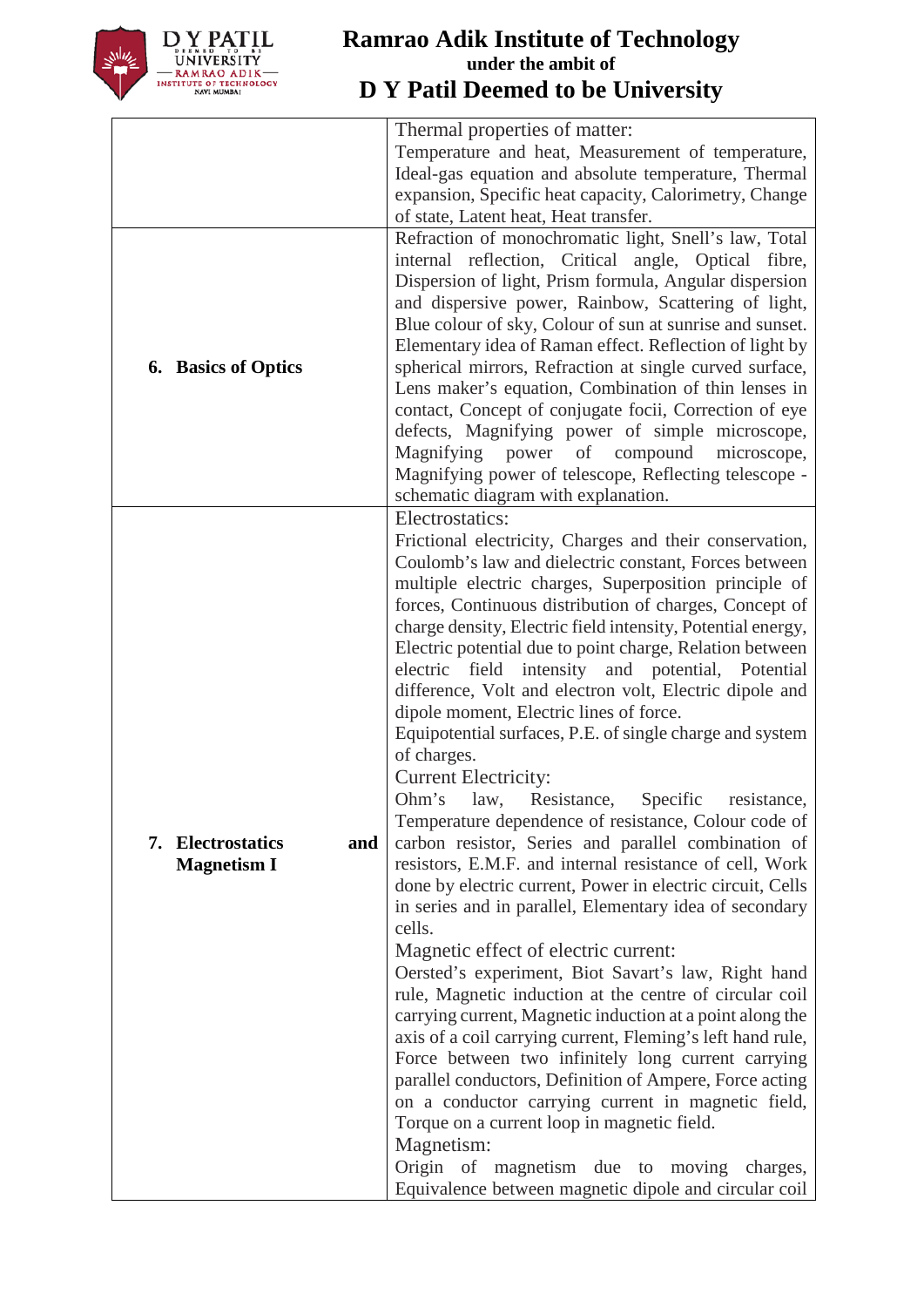

| 8. Electrons and photons<br>and Dual Nature of              | carrying current, Definition of magnetic dipole moment<br>and its unit, Torque acting on a magnet in uniform<br>magnetic induction, Bar magnet as an equivalent<br>solenoid, Magnetic field lines, Magnetic induction due<br>to bar magnet at a point along the axis and at a point<br>along equator, Earth's magnetic field and magnetic<br>elements, Electromagnets and factors affecting their<br>strength.<br>Electromagnetic waves:<br>Electromagnetic waves and their characteristics,<br>Transverse<br>of<br>electromagnetic<br>nature<br>waves,<br>Electromagnetic spectrum, Space communication,<br>Propagation of electromagnetic waves in atmosphere.<br>Photoelectric effect, Hertz and Lenard's observations,<br>Einstein's equation, Particle nature of light. |
|-------------------------------------------------------------|------------------------------------------------------------------------------------------------------------------------------------------------------------------------------------------------------------------------------------------------------------------------------------------------------------------------------------------------------------------------------------------------------------------------------------------------------------------------------------------------------------------------------------------------------------------------------------------------------------------------------------------------------------------------------------------------------------------------------------------------------------------------------|
|                                                             |                                                                                                                                                                                                                                                                                                                                                                                                                                                                                                                                                                                                                                                                                                                                                                              |
| light<br>9. Circular motion and<br><b>Rotational motion</b> | Angular displacement, Angular velocity and angular<br>acceleration, Relation between linear velocity and<br>angular velocity, Uniform circular motion, Radial<br>acceleration, Centripetal and centrifugal forces,<br>Banking of roads, Vertical circular motion due to<br>earth's gravitation, Equation for velocity and energy at<br>different positions of vertical circular<br>motion.<br>Kinematical equations for circular motion in analogy<br>with linear motion. Definition of M.I., K.E. of rotating<br>body, Rolling motion, Physical significance of M.I.,<br>Radius of gyration, Torque, Principle of parallel and<br>perpendicular axes, M.I. of some regular shaped bodies<br>about specific axes, Angular momentum and its<br>conservation.                  |
| 10. Gravitation                                             | Newton's law of gravitation, Projection of satellite,<br>Periodic time, Statement of Kepler's laws of motion,<br>Binding energy and escape velocity of a satellite,<br>Weightlessness condition in orbit, Variation of 'g' due<br>to altitude, lattitude, depth and motion, Communication<br>satellite and its uses.                                                                                                                                                                                                                                                                                                                                                                                                                                                         |
| 11. Wave<br>motion<br>and<br><b>Stationary waves</b>        | Simple harmonic progressive waves, Reflection of<br>transverse and longitudinal waves, Change of phase,<br>Superposition of waves, Forma tion of beats, Doppler<br>effect in sound. Study of vibrations in a finite medium,<br>Formation of stationary waves on string, Study of<br>vibrations of air columns, Free and Forced vibrations,<br>Resonance                                                                                                                                                                                                                                                                                                                                                                                                                      |
| <b>12. Wave Optics</b>                                      | Wave theory of light, Huygens' Principle, Construction<br>of plane and spherical wave front, Wave front and wave<br>normal, Reflection at plane surface, Refraction at plane<br>surface, Polarisation, Polaroids, Plane polarised light,<br>Brewster's law, Doppler effect in light. Interference of<br>light, Conditions for producing steady interference<br>pattern, Young's experiment, Analytical treatment of                                                                                                                                                                                                                                                                                                                                                          |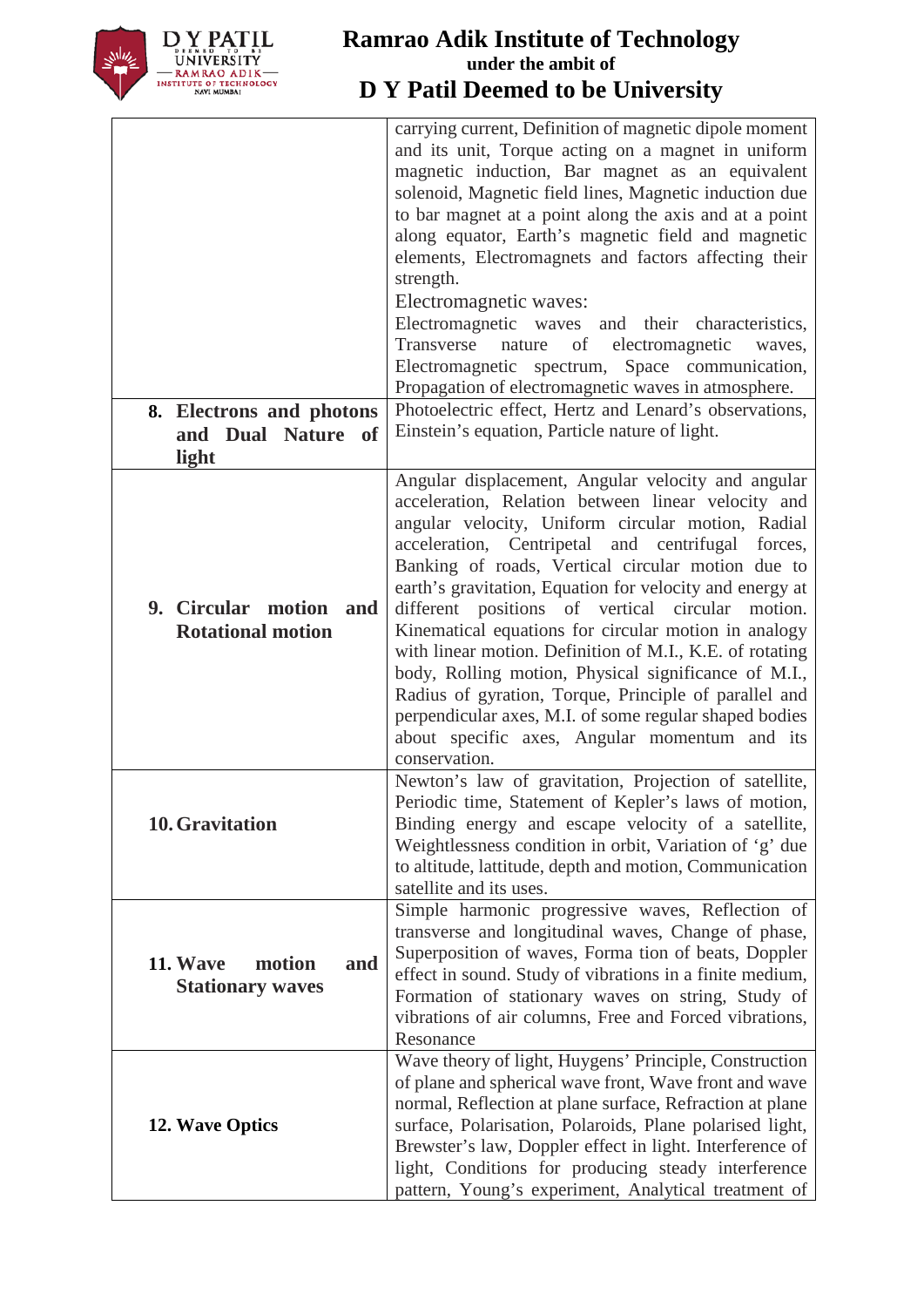

|                                               | interference bands, Measurement of wavelength by<br>biprism experiment, Diffraction due to single slit,<br>Rayleigh's criterion, Resolving power of a microscope<br>and telescope, Difference between interference and<br>diffraction.                                                                                                                                                                                                                                                                                                                                                                                                                                                                                                                                                                                                                                                                                                                                                                                                                                                                                                                                                                                                                                                                                                                                                                                        |
|-----------------------------------------------|-------------------------------------------------------------------------------------------------------------------------------------------------------------------------------------------------------------------------------------------------------------------------------------------------------------------------------------------------------------------------------------------------------------------------------------------------------------------------------------------------------------------------------------------------------------------------------------------------------------------------------------------------------------------------------------------------------------------------------------------------------------------------------------------------------------------------------------------------------------------------------------------------------------------------------------------------------------------------------------------------------------------------------------------------------------------------------------------------------------------------------------------------------------------------------------------------------------------------------------------------------------------------------------------------------------------------------------------------------------------------------------------------------------------------------|
| 13. Elasticity and Surface<br>tension         | General explanation of elastic property, Plasticity,<br>Deformation, Definition of stress and strain, Hooke's<br>law, Poisson's ratio, Elastic energy, Elastic constants<br>and their relation, Determination of 'Y', Behaviour of<br>metal wire under increasing load, Applications of<br>elastic behaviour of materials.<br>Surface tension on the basis of molecular theory,<br>Surface energy, Surface tension, Angle of contact,<br>Capillarity and capillary action, Effect of impurity and<br>temperature on surface tension.                                                                                                                                                                                                                                                                                                                                                                                                                                                                                                                                                                                                                                                                                                                                                                                                                                                                                          |
| 14. Electricity<br>and<br><b>Magnetism II</b> | Electrostatics:<br>Gauss' theorem proof and applications, Mechanical<br>force on unit area of a charged conductor, Energy<br>density of a medium, Dielectrics<br>and electric<br>polarisation, Concept of condenser, Capacity of parallel<br>plate condenser, Effect of dielectric on capacity, Energy<br>of charged condenser, Condensers in series and parallel,<br>van-de- Graaff generator.<br>Current electricity:<br>Kirchhoff's law, Wheatstone's bridge, Meter bridge,<br>Potentiometer. Magnetic effects of electric current:<br>Ampere's law and its applications, Moving coil<br>galvanometer, Ammeter, Voltmeter, Sensitivity of<br>moving coil galvanometer, Cyclotron.<br>Magnetism:<br>Circular current loop as a magnetic dipole, Magnetic<br>dipole moment of revolving electron, Magnetisation<br>and magnetic intensity, Diamagnetism, Paramagnetism,<br>Ferromagnetism on the basis of domain theory, Curie<br>temperature. Electromagnetic inductions: Laws of<br>electromagnetic induction, proof of, $e = -d\phi/dt$ Eddy<br>currents, Self induction and mutual induction, Need for<br>displacement current, Transformer, Coil rotating in<br>uniform magnetic induction, Alternating currents,<br>Reactance and impedance, LC oscillations (qualitative<br>treatment only) Power in a.c circuit with resistance,<br>inductance and capacitance, Resonant circuit, Wattless<br>current, AC generator. |
| <b>Molecules,</b><br>15. Atoms,               | Atoms, Molecules and Nuclei:                                                                                                                                                                                                                                                                                                                                                                                                                                                                                                                                                                                                                                                                                                                                                                                                                                                                                                                                                                                                                                                                                                                                                                                                                                                                                                                                                                                                  |
| <b>Nuclei</b><br>and                          | Alpha particle scattering experiment, Rutherford's                                                                                                                                                                                                                                                                                                                                                                                                                                                                                                                                                                                                                                                                                                                                                                                                                                                                                                                                                                                                                                                                                                                                                                                                                                                                                                                                                                            |
| <b>Semiconductors</b>                         | model of atom. Bohr's model, Hydrogen spectrum,                                                                                                                                                                                                                                                                                                                                                                                                                                                                                                                                                                                                                                                                                                                                                                                                                                                                                                                                                                                                                                                                                                                                                                                                                                                                                                                                                                               |
|                                               | Composition and size of nucleus, Radioactivity, Decay                                                                                                                                                                                                                                                                                                                                                                                                                                                                                                                                                                                                                                                                                                                                                                                                                                                                                                                                                                                                                                                                                                                                                                                                                                                                                                                                                                         |
|                                               | law, massenergy relation, mass defect, B.E. per nucleon                                                                                                                                                                                                                                                                                                                                                                                                                                                                                                                                                                                                                                                                                                                                                                                                                                                                                                                                                                                                                                                                                                                                                                                                                                                                                                                                                                       |
|                                               | and its variation with mass number, Nuclear fission and<br>fusion, de Broglie hypothesis, Matter waves – wave                                                                                                                                                                                                                                                                                                                                                                                                                                                                                                                                                                                                                                                                                                                                                                                                                                                                                                                                                                                                                                                                                                                                                                                                                                                                                                                 |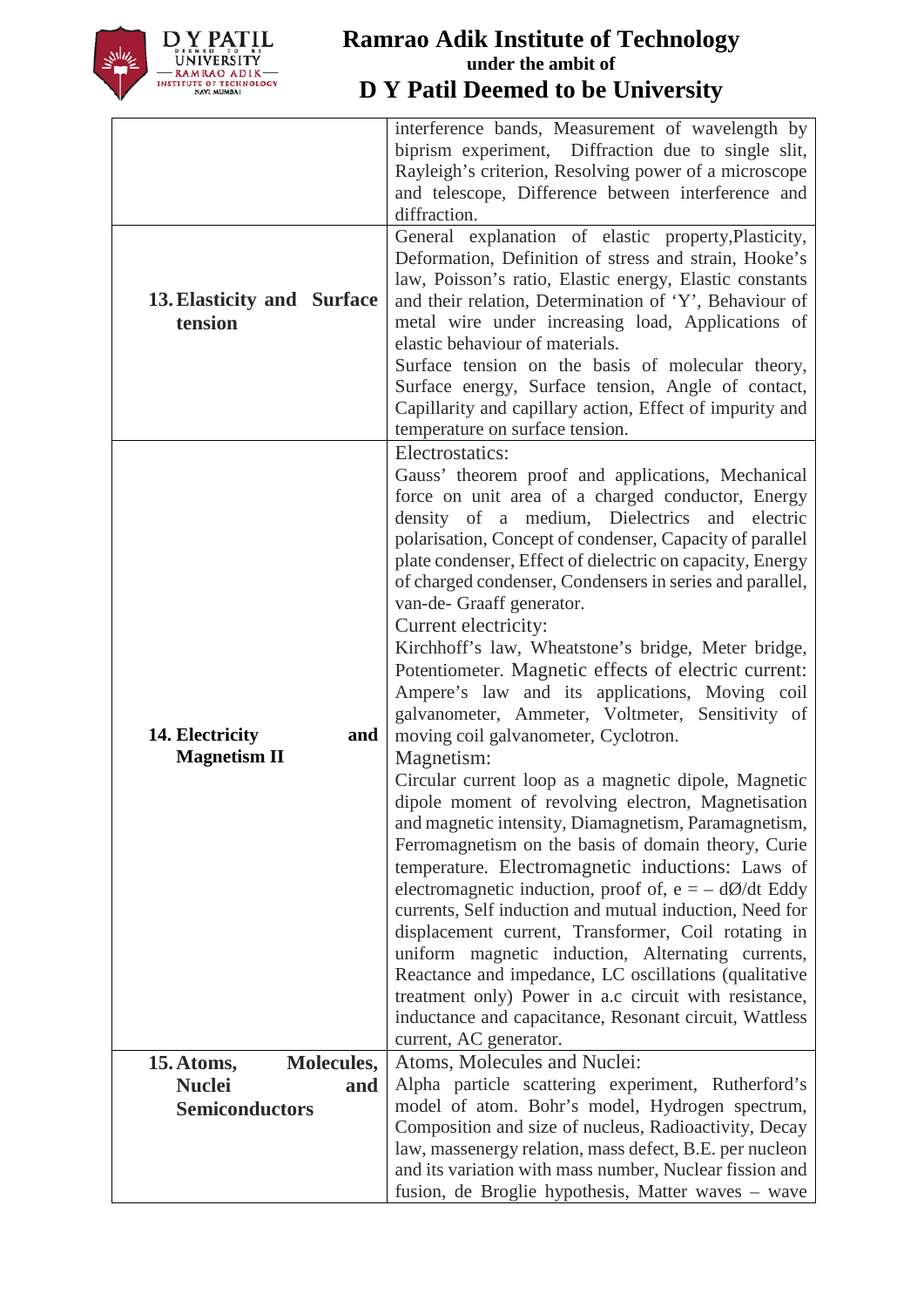

|                             | nature of particles, Wavelength of an electron, Davisson  |
|-----------------------------|-----------------------------------------------------------|
|                             | and Germer experiment, Continuous and characteristics     |
|                             | X rays.                                                   |
|                             | Semiconductors:                                           |
|                             | Energy bands in solids, Intrinsic and extrinsic           |
|                             | semiconductors, P-type and Ntype semiconductor, P-N       |
|                             | junction diode, I-V characteristics in forward and        |
|                             | reverse bias, Rectifiers, Zener diode as a voltage        |
|                             | regulator, Photodiode, Solar cell, I-V characteristics of |
|                             | LED, Transistor action and its characteristics,           |
|                             | Transistor as an amplifier (CE mode), Transistor as a     |
|                             | switch, Oscillators and Logic gates (OR, AND, NOT,        |
|                             | NAND, NOR)                                                |
| 16. Kinetic theory of gases | Concept of an ideal gas, Assumptions of kinetic theory,   |
| and Radiation               | Mean free path, Derivation or pressure of a gas, Degrees  |
|                             | freedom, Derivation of Boyle's<br>of<br>law,              |
|                             | Thermodynamics-Thermal equilibrium and definition         |
|                             | of temperature, 1st law of thermodynamics, 2nd law of     |
|                             | thermodynamics, Heat engines and refrigerators,           |
|                             | Qualitative idea of black body radiation, Wein's          |
|                             | displacement law, Green house effect, Stefan's law,       |
|                             | Maxwell distribution, Law of equipartition of energy      |
|                             | and application to Specific heat capacities of gases.     |

# **2. Chemistry:**

| <b>Module</b>                                                                         | <b>Contents</b>                                                                                                                                                                                                                                                                                                                                                                                                                                                |
|---------------------------------------------------------------------------------------|----------------------------------------------------------------------------------------------------------------------------------------------------------------------------------------------------------------------------------------------------------------------------------------------------------------------------------------------------------------------------------------------------------------------------------------------------------------|
| 1. Some Basic<br>of<br><b>Concepts</b><br><b>Chemistry</b>                            | General Introduction: Important and scope of chemistry<br>Laws of chemical combination, Dalton's atomic theory:<br>concept of elements, atoms and molecules<br>Atomic and molecular masses<br>Mole concept and molar mass; percentage composition<br>and empirical and molecular formula; chemical<br>reactions, stoichiometry and calculations based on<br>stoichiometry                                                                                      |
| 2. Structure of Atom                                                                  | Atomic number, isotopes and isobars<br>Concept of shells and subshells, dual nature of matter<br>and light, de Broglie's relationship, Heisenberg<br>uncertainty principle, concept of orbital, quantum<br>numbers, shapes of s,p and d orbitals, rules for filling<br>electrons in orbitals-Aufbau principle, Pauli exclusion<br>principles and Hund's rule, electronic configuration of<br>atoms, stability of half-filled and completely filled<br>orbitals |
| 3. Classification of Elements<br><b>Periodicity</b><br>and<br>in<br><b>Properties</b> | Modern periodic law and long form of periodic table,<br>periodic trends in properties of elements atomic radii,<br>ionic radii, ionization enthalpy, electron gain enthalpy,<br>electronegativity, valence                                                                                                                                                                                                                                                     |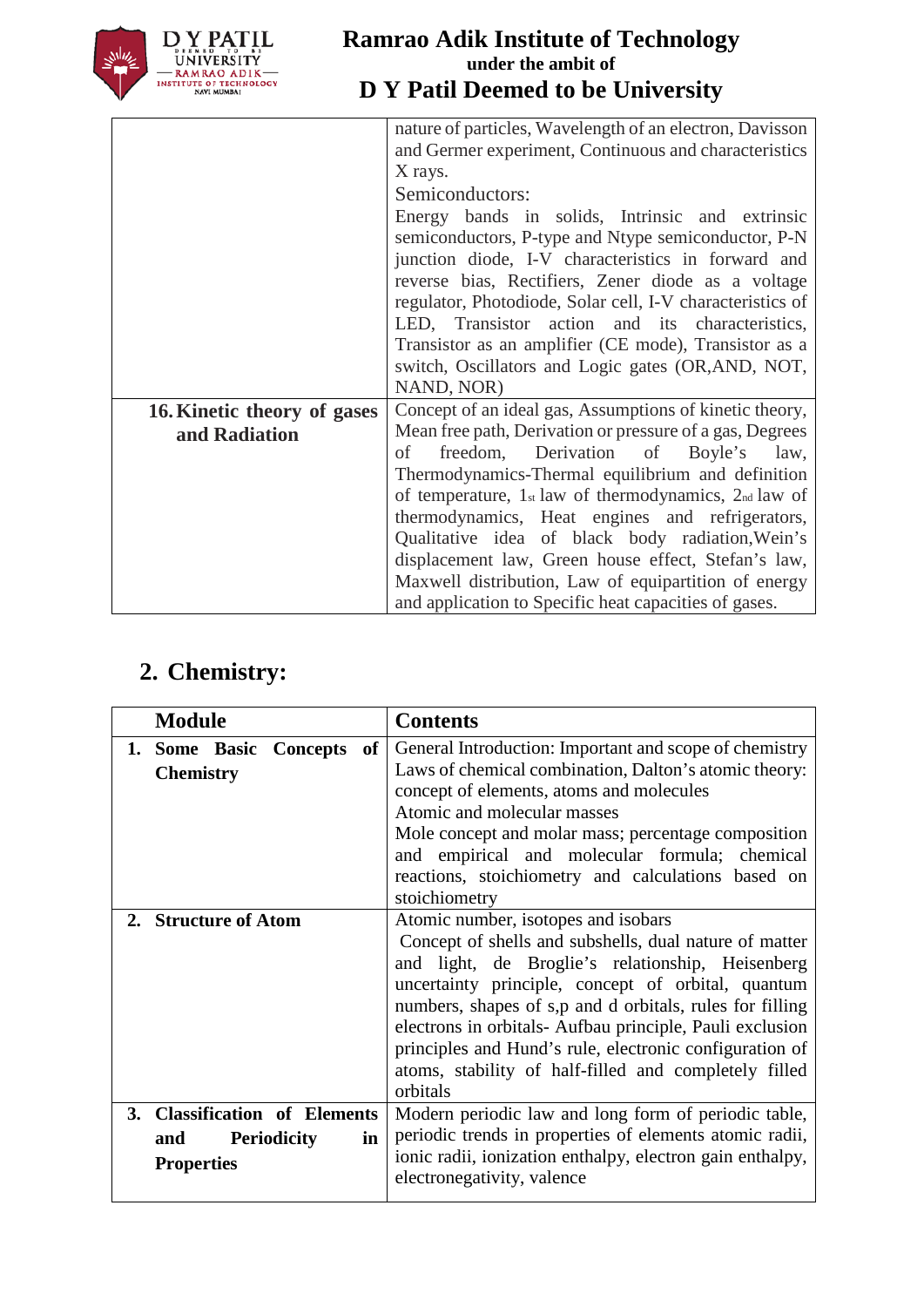

| 4. Chemical<br><b>Bonding</b><br>and     | Valence electrons, ionic bond, covalent bond, bond                                                                 |
|------------------------------------------|--------------------------------------------------------------------------------------------------------------------|
| <b>Molecular Structure</b>               | parameters, Lewis structure, polar character of covalent                                                           |
|                                          | bond, valence bond theory, resonance, geometry of                                                                  |
|                                          | molecules, VSEPR theory                                                                                            |
|                                          | Concept of hybridization involving s, p and d orbitals                                                             |
|                                          | and shapes of some simple molecules, molecular orbital                                                             |
|                                          | theory of homonuclear diatomic molecules (qualitative                                                              |
|                                          | idea only)                                                                                                         |
|                                          | Hydrogen bond                                                                                                      |
| <b>States of Matter: Gases and</b><br>5. | Three states of matter, intermolecular interactions,                                                               |
| <b>Liquids</b>                           | types of bonding, melting and boiling points, role of gas                                                          |
|                                          | laws of elucidating the concept of the molecule, Boyle's                                                           |
|                                          | law, Charle's law, Gay Lussac's law, Avogadro's law,                                                               |
|                                          | ideal behavior of gases, empirical derivation of gas                                                               |
|                                          | equation. Avogadro number, ideal gas equation                                                                      |
|                                          | Kinetic energy and molecular speeds (elementary idea),                                                             |
|                                          | deviation from ideal behavior, liquefaction of gases,                                                              |
|                                          | critical temperature                                                                                               |
|                                          | Liquid State- Vapor pressure, viscosity and surface                                                                |
|                                          | tension (qualitative idea only, no mathematical                                                                    |
|                                          | derivations)                                                                                                       |
| <b>Chemical</b><br>6.                    | First law of thermodynamics-internal energy and                                                                    |
| <b>Thermodynamics</b>                    | enthalpy, heat capacity and specific heat, measurement                                                             |
|                                          | of U and H, Hess's law of constant heat summation,                                                                 |
|                                          | enthalpy of : bond dissociation, combustion, formation,                                                            |
|                                          | atomization, sublimation, phase transition, ionization,                                                            |
|                                          | solution and dilution                                                                                              |
|                                          | Introduction of entropy as state function, Second law of                                                           |
|                                          | thermodynamics, Gibbs energy change for spontaneous                                                                |
|                                          | and non-spontaneous process, criteria for equilibrium                                                              |
|                                          | and spontaneity                                                                                                    |
|                                          | Third law of thermodynamics- Brief introduction                                                                    |
| 7. Equilibrium                           | Equilibrium in physical and chemical processes,                                                                    |
|                                          | dynamic nature of equilibrium, law of chemical                                                                     |
|                                          | equilibrium, equilibrium constant, factors affecting                                                               |
|                                          | Chatelier's<br>equilibrium-<br>Le<br>principle;<br>ionic                                                           |
|                                          | equilibrium-ionization of acids and bases, strong and                                                              |
|                                          | weak electrolytes, degree of ionization, ionization of                                                             |
|                                          | polybasic acids, acid strength, concept of pH,<br>Hydrolysis of salts (elementary idea)., buffer solutions,        |
|                                          | Henderson equation, solubility product, common ion                                                                 |
|                                          | effect (with illustrative examples)                                                                                |
|                                          |                                                                                                                    |
| 8. Hydrogen                              | Occurrence, isotopes, preparation, properties and uses<br>of hydrogen; hydrides, ionic, covalent and interstitial; |
|                                          | physical and chemical properties of water, heavy water;                                                            |
|                                          | hydrogen peroxide-preparation, reactions, uses and                                                                 |
|                                          | structure;                                                                                                         |
| 9. s-Block Elements (Alkali              | Group I and group 2 elements:                                                                                      |
|                                          | General<br>introduction,<br>electronic<br>configuration,                                                           |
| <b>Alkaline</b><br>and<br>earth          | occurrence, anomalous properties of the first element of                                                           |
| metals)                                  |                                                                                                                    |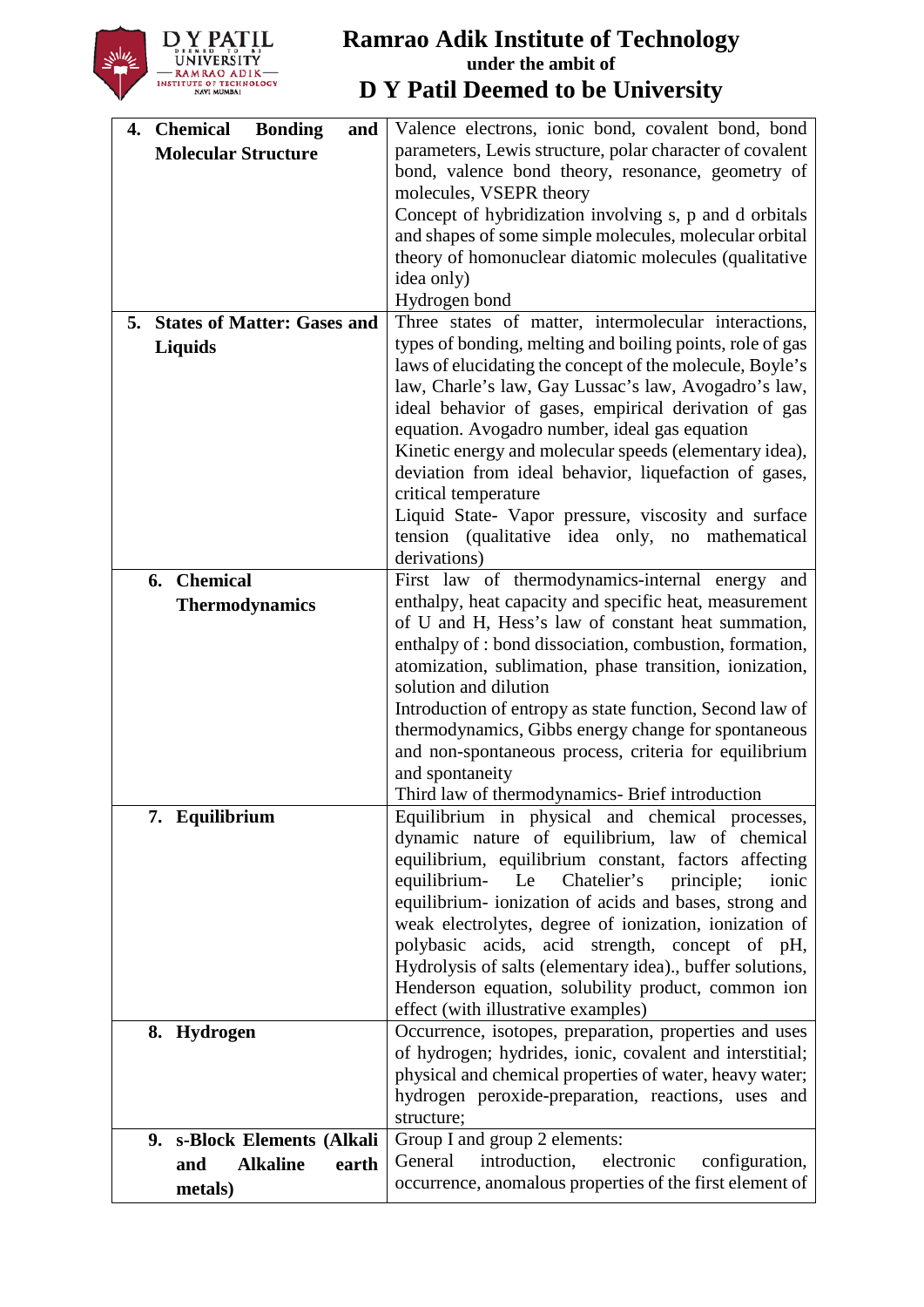

|                                | each group, diagonal relationship, trends in the                                                                |
|--------------------------------|-----------------------------------------------------------------------------------------------------------------|
|                                | variation of properties (such as ionization enthalpy,                                                           |
|                                | atomic and ionic radii), trends in chemical reactivity                                                          |
|                                | with oxygen, water, hydrogen and halogens; uses                                                                 |
|                                | Preparation and Properties of Some important                                                                    |
|                                | Compounds:,                                                                                                     |
|                                | Sodium carbonate, sodium chloride, sodium hydroxide                                                             |
|                                | and sodium hydrogen carbonate, biological importance                                                            |
|                                | of sodium and potassium                                                                                         |
|                                | Industrial use of lime and limestone, biological                                                                |
|                                | importance of Mg and Ca                                                                                         |
| 10. Some p-Block Elements      | General Introduction to p-Block Elements                                                                        |
|                                | Group 13 elements: General introduction, electronic                                                             |
|                                | configuration, occurrence, variation of properties,                                                             |
|                                | states, trends in chemical reactivity,<br>oxidation                                                             |
|                                | anomalous properties of first element of the group;                                                             |
|                                | Boron, some important compounds: borax, boric acids,                                                            |
|                                | boron hydrides. Aluminium: uses, reactions with acids                                                           |
|                                | and alkalis                                                                                                     |
|                                | General 14 elements: General introduction, electronic                                                           |
|                                | configuration, occurrence, variation of properties,                                                             |
|                                | oxidation<br>trends in chemical<br>states,<br>reactivity,                                                       |
|                                | anomalous behavior of first element. Carbon, allotropic                                                         |
|                                | forms, physical and chemical properties: uses of some                                                           |
|                                | important compounds: oxides                                                                                     |
|                                | Important compounds of silicon and a few uses: silicon                                                          |
|                                | tetrachloride, silicones, silicates and zeolites, their uses                                                    |
| 11. Basic<br>principles<br>and | introduction,<br>methods<br>of<br>General<br>purification                                                       |
| techniques<br>in<br>organic    | qualitative and quantitative analysis, classification and                                                       |
| chemistry                      | IUPAC nomenclature of organic compounds                                                                         |
|                                | Electronic displacements in a covalent bond: inductive                                                          |
|                                | effect, electromeric effect, resonance and hyper                                                                |
|                                | conjugation                                                                                                     |
|                                | Homolytic and heterolytic fission of a covalent bond:<br>free radicals, carbocations, carbanions; electrophiles |
|                                | and nucleophiles, types of organic reactions                                                                    |
| 12. Hydrocarbons               | Alkanes- Nomenclature, isomerism, conformations                                                                 |
|                                | (ethane only), physical properties, chemical reactions                                                          |
|                                | including free radical mechanism of halogenation,                                                               |
|                                | combustion and pyrolysis                                                                                        |
|                                | Alkanes-Nomenclature, structure of double bond                                                                  |
|                                | (ethene), geometrical isomerism, physical properties,                                                           |
|                                | methods of preparation: chemical reactions: addition of                                                         |
|                                | halides<br>hydrogen,<br>halogen,<br>hydrogen<br>water,                                                          |
|                                | (Markovnikov's addition<br>and<br>peroxide<br>effect),                                                          |
|                                | ozonolysis, oxidation, mechanism of electrophilic                                                               |
|                                | addition                                                                                                        |
|                                | Alkynes-Nomenclature, structure of<br>triple<br>bond                                                            |
|                                | (ethyne), physical properties, methods of preparation,                                                          |
|                                | chemical reactions: acidic character of alkynes, addition                                                       |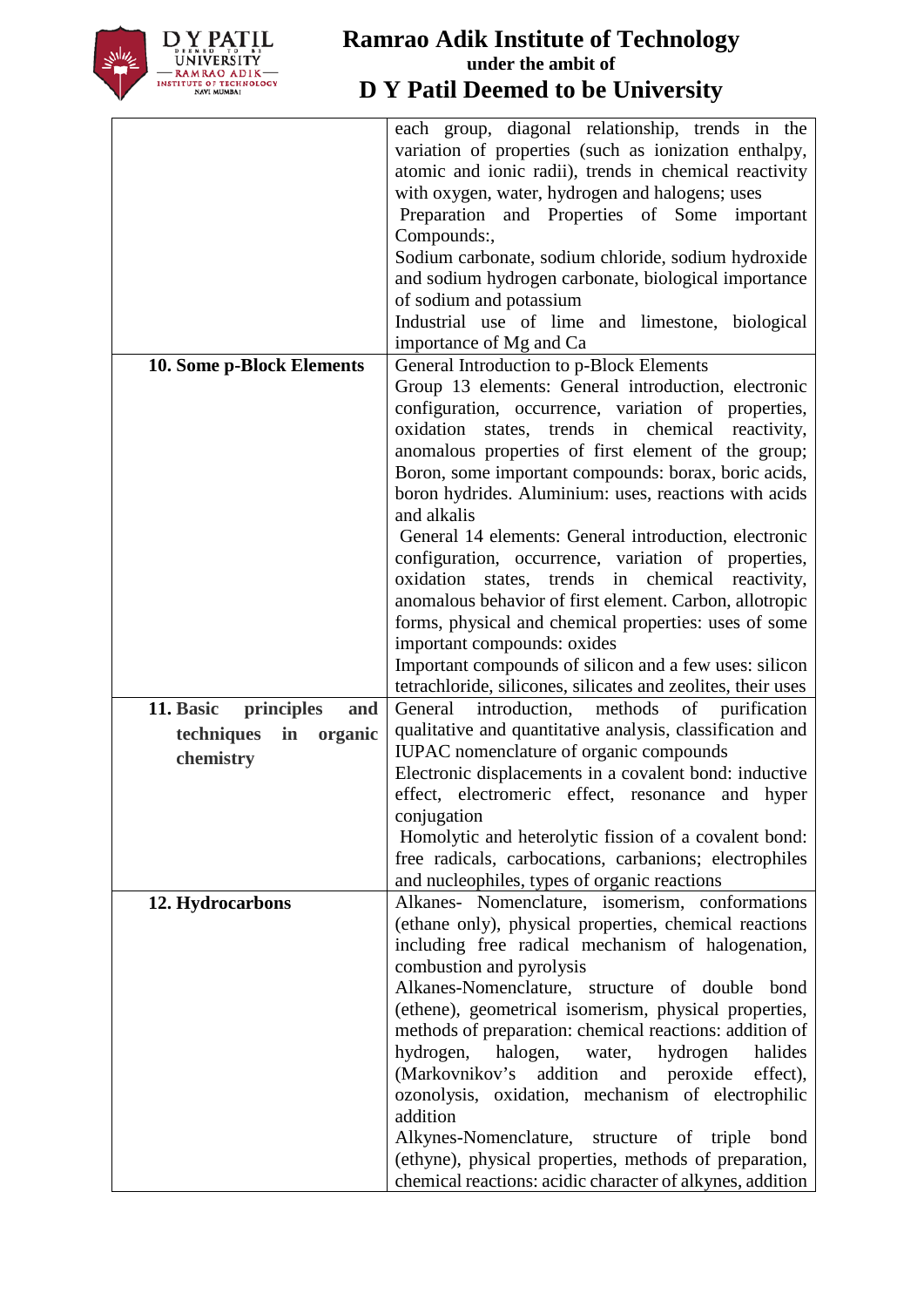

|                               | reaction of- hydrogen, halogens, hydrogen halides and                                                           |
|-------------------------------|-----------------------------------------------------------------------------------------------------------------|
|                               | water.                                                                                                          |
|                               | hydrocarbons- Introduction,<br><b>IUPAC</b><br>Aromatic                                                         |
|                               | Benzene;<br>nomenclature;<br>aromaticity;<br>resonance,<br>chemical properties: mechanism of electrophilic      |
|                               | substitution-Nitration sulphonation, halogenation, 50                                                           |
|                               | Friedel-Craft's alkylation and acylation; directive                                                             |
|                               | influence of functional group in mono-substituted                                                               |
|                               | benzene; carcinogenicity and toxicity                                                                           |
| 13. Environmental             | Environmental pollution: Air, water and soil pollution,                                                         |
| <b>Chemistry</b>              | chemical reactions in atmosphere, smogs, major                                                                  |
|                               | atmospheric pollutants; acid rain ozone and its                                                                 |
|                               | reactions, effects of depletion of ozone layer,                                                                 |
|                               | greenhouse effect and global warming-pollution due to                                                           |
|                               | industrial wastes; green chemistry as an alternative tool                                                       |
|                               | for reducing pollution, strategy for control of                                                                 |
|                               | environmental pollution                                                                                         |
| 14. Solid State               | Classification of solids based on different binding<br>forces; molecular, ionic covalent and metallic solids,   |
|                               | amorphous and crystalline solids (elementary idea), unit                                                        |
|                               | cell in two dimensional and three dimensional lattices,                                                         |
|                               | calculation of density of unit cell, packing in solids,                                                         |
|                               | packing efficiency, voids, number of atoms per unit cell                                                        |
|                               | in a cubic unit cell, point defects, electrical and                                                             |
|                               | magnetic properties, Band theory of metals, conductors,                                                         |
|                               | semiconductors and insulators.                                                                                  |
| 15. Solutions and Colligative | Types of solutions, expression of concentration of                                                              |
| <b>Properties</b>             | solutions of solids in liquids, solubility of gases in                                                          |
|                               | liquids, solid solutions, colligative properties- relative                                                      |
|                               | lowering of vapour pressure, Raoult's law, elevation of<br>boiling point, depression of freezing point, osmotic |
|                               | pressure, determination of molecular masses using                                                               |
|                               | colligative properties abnormal molecular mass. Van                                                             |
|                               | Hoff factor.                                                                                                    |
| 16. Electrochemistry          | Redox reactions: Concept of oxidation and oxidation                                                             |
|                               | and reduction, redox reactions oxidation number,                                                                |
|                               | balancing redox reactions in terms of loss and gain of                                                          |
|                               | electron and change in oxidation numbers                                                                        |
|                               | Conductance in electrolytic solutions, specific and                                                             |
|                               | molar conductivity variation of conductivity with                                                               |
|                               | concentration, Kohlrausch's Law, electrolysis and<br>Laws of electrolysis (elementary idea), dry cell-          |
|                               | electrolytic cells and Galvanic cells; lead accumulator,                                                        |
|                               | EMF of a cell, standard electrode potential, Relation                                                           |
|                               | between Gibbs energy change and EMF of a cell, fuel                                                             |
|                               | cells; corrosion                                                                                                |
| <b>17. Chemical Kinetics</b>  | Rate of a reaction (average and instantaneous), factors                                                         |
|                               | affecting rates of reaction; concentration, temperature,                                                        |
|                               | catalyst; order and molecularity of a reaction; rate law                                                        |
|                               | and specific rate constant, integrated rate equations and                                                       |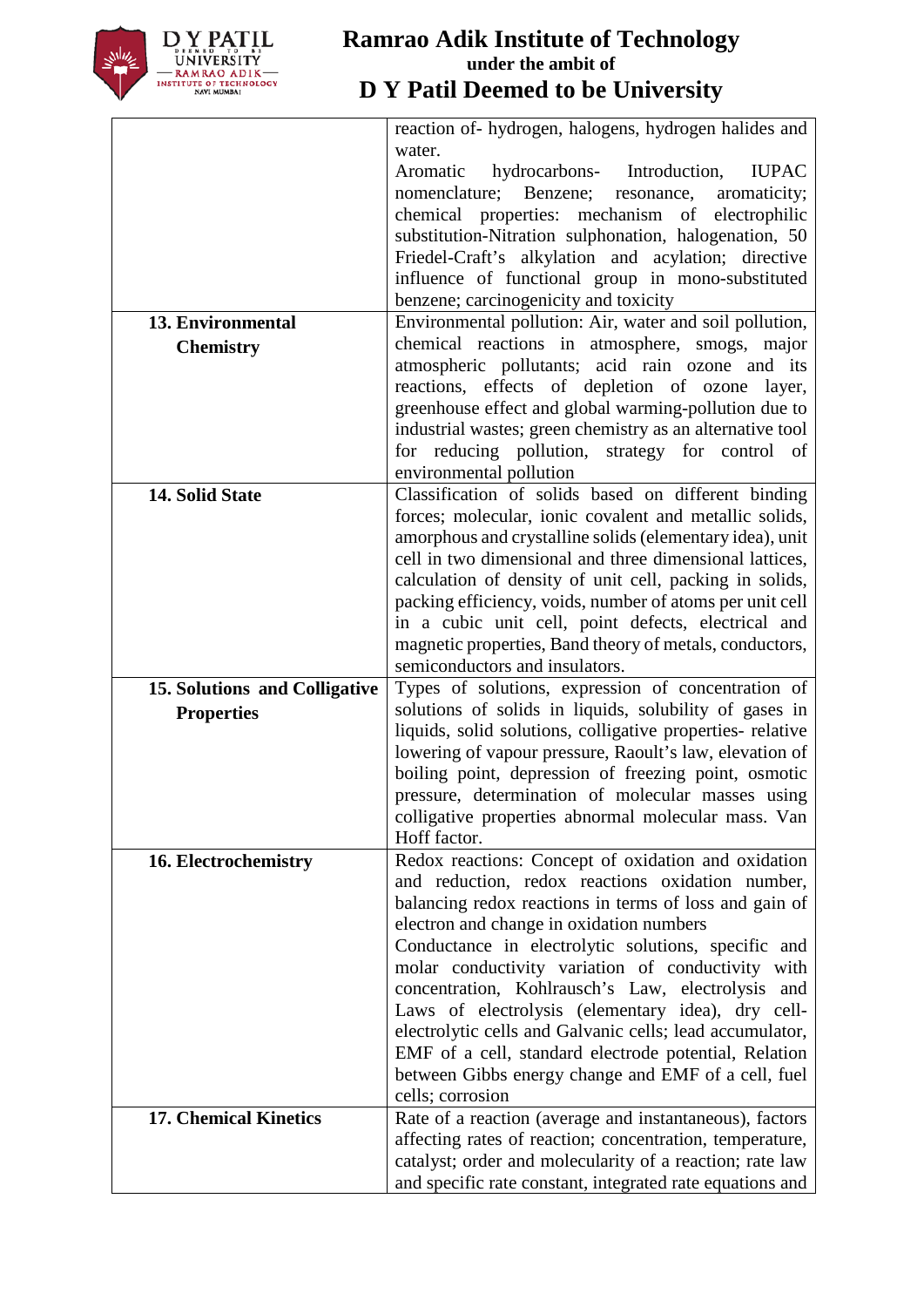

|                            | half-life (only for zero and first order reactions);                                                                                                                                                                   |
|----------------------------|------------------------------------------------------------------------------------------------------------------------------------------------------------------------------------------------------------------------|
|                            | concept of collision theory (elementary idea, no                                                                                                                                                                       |
|                            | mathematical treatment). Activation energy, Arrhenius                                                                                                                                                                  |
|                            | equation                                                                                                                                                                                                               |
| 18. General Principles and | Principles and methods of extraction-concentration,                                                                                                                                                                    |
| Processes of Isolation of  | oxidation, reduction electrolytic method and refining;                                                                                                                                                                 |
| <b>Elements</b>            | occurrence and principles of extraction of aluminium,                                                                                                                                                                  |
|                            | copper, zinc and iron                                                                                                                                                                                                  |
| 19. p- Block Elements      | Group 15 elements: General introduction, electronic<br>configuration, occurrence, oxidation states, trends in<br>physical and chemical properties; preparation and<br>properties of ammonia and nitric acid, oxides of |
|                            | nitrogen (structure only); Phosphorous- allotropic<br>forms; compounds of phosphorous: preparation and<br>properties of phosphine, halides (PCI3, PCI5) and<br>oxoacids (elementary idea only)                         |
|                            | Group 16 elements: General introduction, electronic                                                                                                                                                                    |
|                            | configuration, oxidation states, occurrence, trends in                                                                                                                                                                 |
|                            | chemical<br>physical<br>and<br>properties;<br>dioxygen:                                                                                                                                                                |
|                            | preparation, properties and uses; classification of                                                                                                                                                                    |
|                            | oxides; ozone. Sulphur – allotropic forms; compounds                                                                                                                                                                   |
|                            | of sulphur: preparation, preparation, properties and uses                                                                                                                                                              |
|                            | of sulphur dioxide; sulphuric acid: industrial process of                                                                                                                                                              |
|                            | manufacture, properties and uses, oxoacids of sulphur                                                                                                                                                                  |
|                            | (structures only)                                                                                                                                                                                                      |
|                            | Group 17 elements: General introduction, electronic                                                                                                                                                                    |
|                            | configuration, oxidation states, occurrence, trends in                                                                                                                                                                 |
|                            | physical and chemical properties; compounds of<br>halogens: preparation, properties and uses of chlorine                                                                                                               |
|                            | and hydrochloric acid, inter-halogen compounds                                                                                                                                                                         |
|                            | oxoacids of halogens (structures only)                                                                                                                                                                                 |
|                            | Group 18 elements: General introduction, electronic                                                                                                                                                                    |
|                            | configuration, occurrence, trends in physical and                                                                                                                                                                      |
|                            | chemical properties, uses                                                                                                                                                                                              |
| 20. d and f Block Elements | electronic<br>General<br>introduction,<br>configuration,                                                                                                                                                               |
|                            | characteristics of transition metals, general trends in                                                                                                                                                                |
|                            | properties of the first row transition metals- metallic                                                                                                                                                                |
|                            | character, ionization enthalpy, oxidation states, ionic                                                                                                                                                                |
|                            | radii, color, catalytic property, magnetic properties,                                                                                                                                                                 |
|                            | interstitial compounds, alloy formation. Preparation and                                                                                                                                                               |
|                            | properties of K2Cr2O7 and KMnO4<br>Lanthanoids-electronic configuration, oxidation states,                                                                                                                             |
|                            | chemical reactivity, and lanthanoid contraction and its                                                                                                                                                                |
|                            | consequences                                                                                                                                                                                                           |
|                            | Actinoids: Electronic configuration, oxidation states                                                                                                                                                                  |
|                            | and comparison with lanthanoids                                                                                                                                                                                        |
| 21. Coordination           | compounds: Introduction,<br>Coordination<br>ligands,                                                                                                                                                                   |
| <b>Compounds</b>           | coordination number, color, magnetic properties and                                                                                                                                                                    |
|                            | nomenclature<br>of<br>shapes,<br><b>IUPAC</b><br>mononuclear                                                                                                                                                           |
|                            | coordination compounds, isomerism (structural and                                                                                                                                                                      |
|                            | bonding,<br>Werner's<br>theory<br>stereo)<br>VBT,CFT;                                                                                                                                                                  |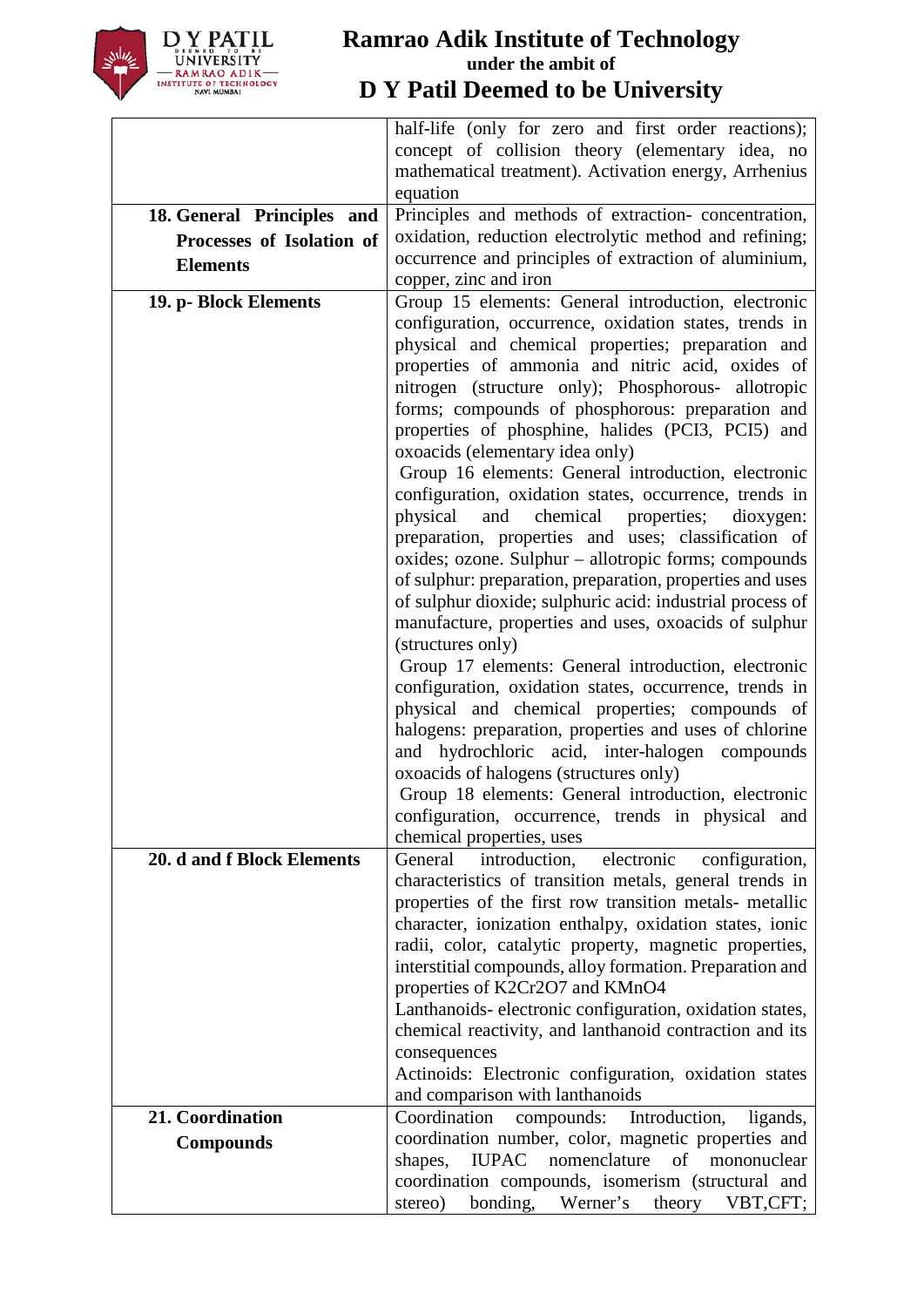

|                                       | importance of coordination compounds (in qualitative<br>analysis, biological systems) |
|---------------------------------------|---------------------------------------------------------------------------------------|
| 22. Organic                           | Haloalkanes: Nomenclature, nature of $C -X$ bond,                                     |
|                                       | physical and chemical properties, mechanism of                                        |
| <b>Compounds</b><br><b>Containing</b> | substitution reactions. Optical rotation                                              |
| <b>Halogens</b>                       | Haloarenes: Nature of C-X bond, substitution reactions                                |
|                                       |                                                                                       |
|                                       | (directive influence of halogen for mono-substituted                                  |
|                                       | compounds only)                                                                       |
|                                       | Uses and environment effects of $-$ dichloromethane,                                  |
|                                       | trichloromethane, tetra-chloromethane,<br>iodoform,                                   |
|                                       | freons, DDT.                                                                          |
| 23. Organic<br><b>Compounds</b>       | Alcohols: Nomenclature, methods of preparation,                                       |
| <b>Containing Oxygen</b>              | physical and chemical properties (of primary alcohols                                 |
|                                       | only); identification of primary, secondary and tertiary                              |
|                                       | alcohols; mechanism of dehydration, uses with special                                 |
|                                       | reference to methanol and ethanol                                                     |
|                                       | Phenols: Nomenclature, methods of preparation,                                        |
|                                       | physical and chemical properties, acidic nature of                                    |
|                                       | phenol, electrophilic substitution reactions, uses of                                 |
|                                       | phenols                                                                               |
|                                       | Ethers: Nomenclature, methods of preparation, physical                                |
|                                       | and chemical properties use                                                           |
|                                       | Aldehydes and Ketones: Nomenclature, nature of                                        |
|                                       | carbonyl group, methods of preparation, physical and                                  |
|                                       | chemical properties; and mechanism of nucleophilic                                    |
|                                       | addition, reactivity of alpha hydrogen in aldehydes;                                  |
|                                       | uses                                                                                  |
|                                       | Carboxylic Acids: Nomenclature,<br>acidic<br>nature,                                  |
|                                       | methods of preparation, physical and<br>chemical                                      |
|                                       | properties; uses                                                                      |
| 24. Organic<br><b>Compounds</b>       | Nomenclature,<br>classification,<br>Amines:<br>structure,                             |
| <b>Containing Nitrogen</b>            | methods of preparation, physical and<br>chemical                                      |
|                                       | properties, uses, identification of primary secondary                                 |
|                                       | and tertiary amines                                                                   |
|                                       | Cyanides and Isocyanides- will be mentioned at                                        |
|                                       | relevant places                                                                       |
|                                       | Diazonium salts: Preparation, chemical reactions and                                  |
|                                       | importance in synthetic organic chemistry                                             |
| 25. Biomolecules                      | Carbohydrates- Classification (aldoses and ketoses),                                  |
|                                       | monosaccharide (glucose<br>and<br>fructose),<br>D.L.                                  |
|                                       | configuration, oligosaccharides (sucrose, lactose,                                    |
|                                       | maltose), polysaccharides (starch, cellulose, glycogen):                              |
|                                       | importance                                                                            |
|                                       | Proteins- Elementary idea of $-$ amino acids, peptide                                 |
|                                       | bond, polypeptides, proteins, primary structure,                                      |
|                                       | secondary structure, tertiary structure and quaternary                                |
|                                       | structure (qualitative idea only), denaturation of                                    |
|                                       | proteins; enzymes                                                                     |
|                                       | Hormones- Elementary idea (excluding structure)                                       |
|                                       | Vitamins- Classification and function. Nucleic Acids:                                 |
|                                       | DNA and RNA                                                                           |
|                                       |                                                                                       |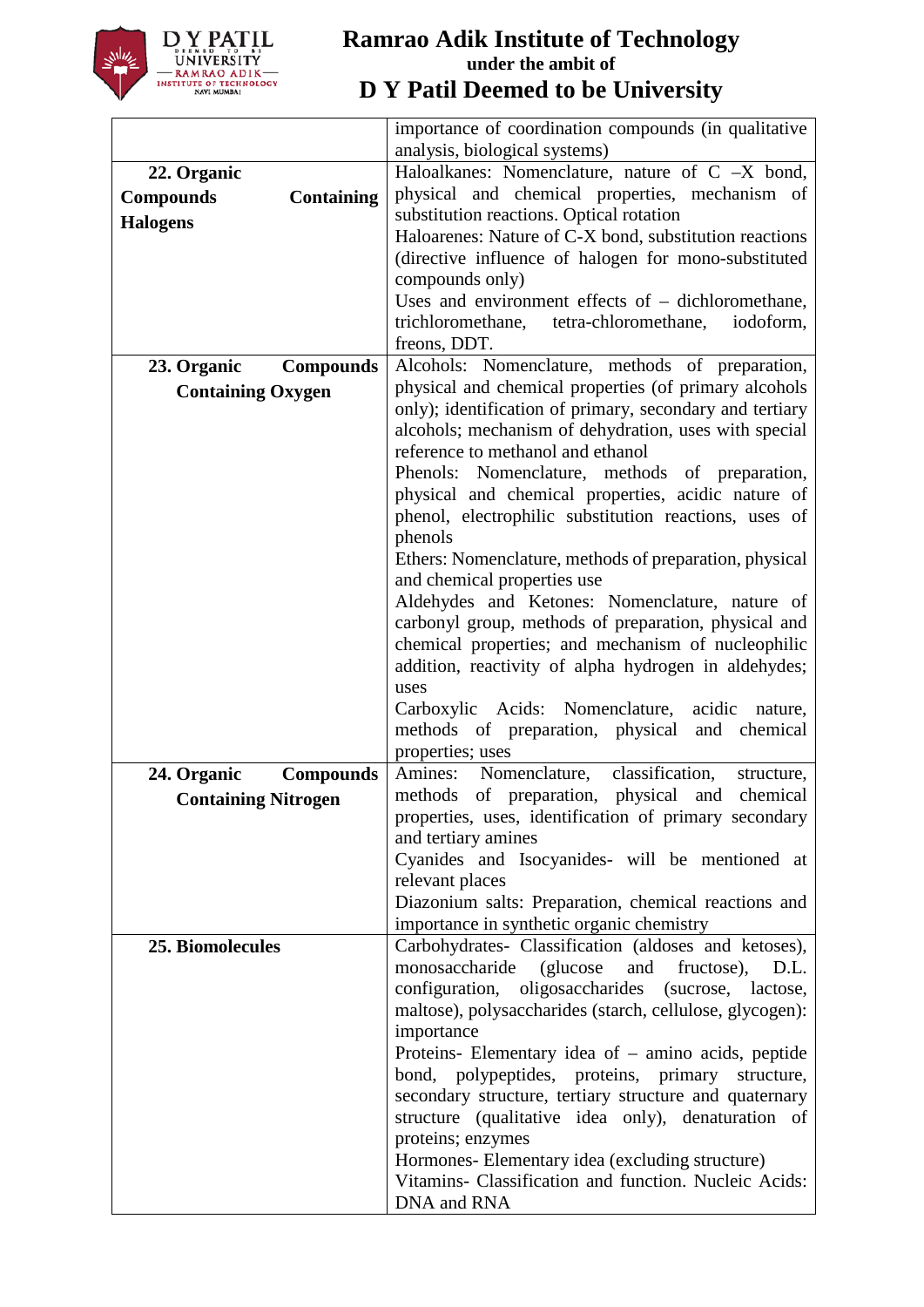

| 26. Polymers                      | Classification- Natural and synthetic, methods of<br>polymerization (addition and condensation),<br>copolymerization. Some important polymers: natural<br>and synthetic like polyesters, bakelite; rubber,<br>Biodegradable and non-biodegradable polymers                                                                            |
|-----------------------------------|---------------------------------------------------------------------------------------------------------------------------------------------------------------------------------------------------------------------------------------------------------------------------------------------------------------------------------------|
| 27. Chemistry in Everyday<br>Life | Chemicals in medicines- analgesics, tranquilizers,<br>antiseptics, disinfectants, antimicrobials, antifertility<br>drugs, antibiotics, antacids, antihistamines<br>Chemicals in food- preservatives, artificial sweetening<br>agents, elementary idea of antioxidants<br>Cleansing agents- soaps and detergents, cleansing<br>action. |

# **3. Mathematics:**

| <b>Module</b>                       | <b>Content</b>                                             |
|-------------------------------------|------------------------------------------------------------|
| 1. Sets, Relations, and Functions   | Sets and their representation, Union, intersection, and    |
|                                     | complement of sets and their algebraic properties,         |
|                                     | Powerset, Relation, Types of relations, equivalence        |
|                                     | relations, Functions; one-one, into and onto functions,    |
|                                     | the composition of functions.                              |
|                                     | Complex<br>numbers<br>ordered pairs of reals,<br>as        |
|                                     | Representation of complex numbers in the form $(a+ib)$     |
|                                     | and their representation in a plane, Argand diagram,       |
|                                     | Algebra of complex numbers, modulus and argument           |
| <b>Complex</b> Numbers<br>2.<br>and | (or amplitude) of a complex number, square root of a       |
| <b>Quadratic Equations</b>          | complex number, Triangle inequality, Quadratic             |
|                                     | equations in real and complex number system and their      |
|                                     | solutions, The relation between roots and coefficients,    |
|                                     | nature of roots, the formation of quadratic equations      |
|                                     | with given roots.                                          |
| <b>3. Matrices and Determinants</b> | Determinants: Properties of determinants, evaluation       |
|                                     | of determinants, the<br>of<br>triangles<br>area<br>using   |
|                                     | determinants.                                              |
|                                     | Matrices: Algebra of matrices, types of matrices, and      |
|                                     | matrices of order two and three, Adjoint and evaluation    |
|                                     | of inverse of a square matrix using determinants and       |
|                                     | elementary transformations, Test of consistency and        |
|                                     | solution of simultaneous linear equations in two or        |
|                                     | three variables using determinants and matrices.           |
| <b>Permutations</b><br>4.<br>and    | The fundamental principle of counting, Permutation as      |
| <b>Combinations</b>                 | an arrangement and combination as selection, The           |
|                                     | meaning of ${}^nP_r$ and ${}^nC_r$ and Simple applications |
| <b>5. Mathematical Induction</b>    | The principle of Mathematical Induction and its simple     |
|                                     | applications.                                              |
| <b>6. Binomial Theorem</b>          | Binomial theorem for a positive integral index, General    |
|                                     | and middle term, Properties of Binomial<br>term            |
|                                     | coefficients and simple applications.                      |
|                                     |                                                            |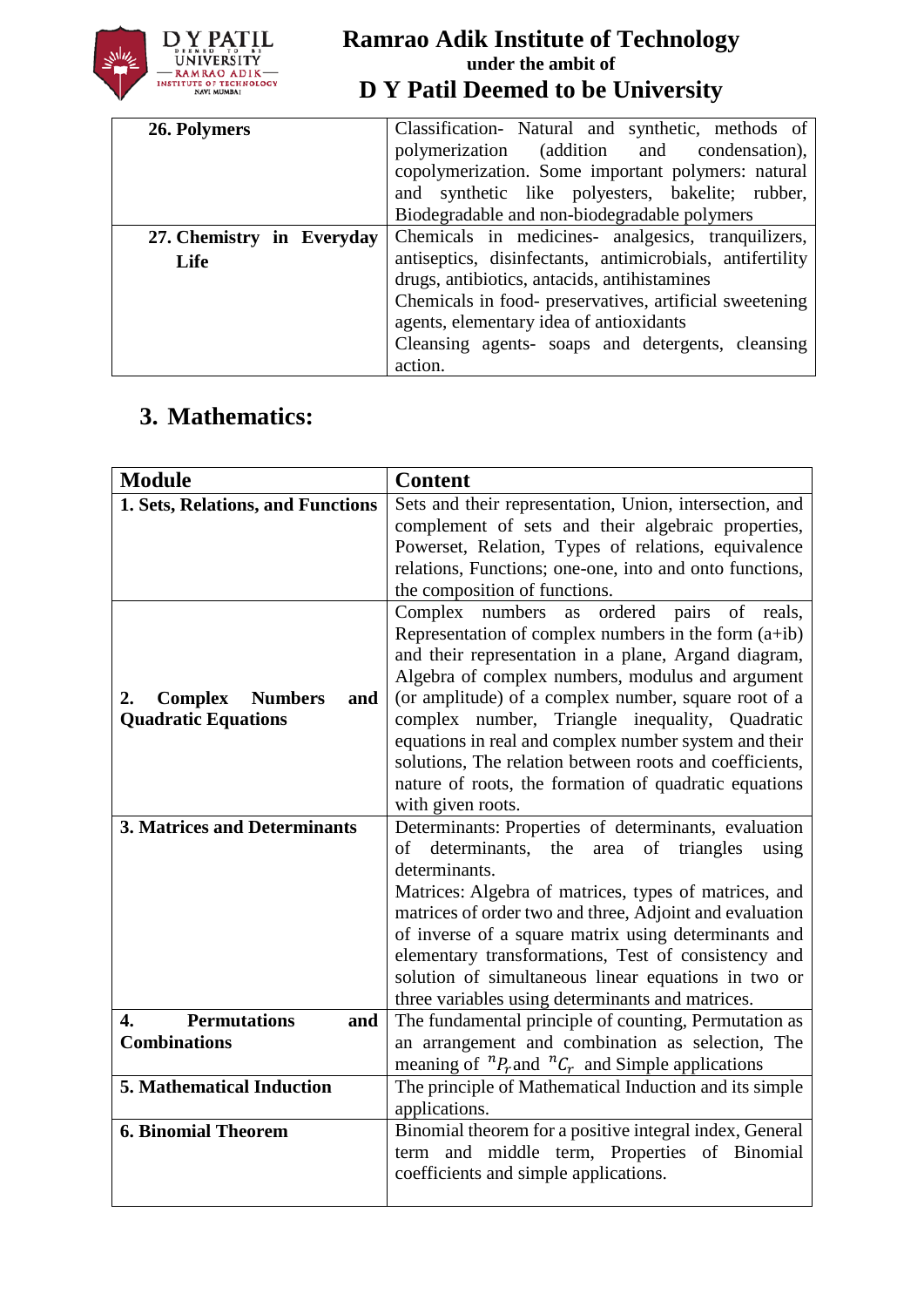

| <b>7. Sequence and Series</b>            | Arithmetic and Geometric progressions, insertion of                                                                                                                   |
|------------------------------------------|-----------------------------------------------------------------------------------------------------------------------------------------------------------------------|
|                                          | arithmetic, Geometric means between two given                                                                                                                         |
|                                          | numbers, The relation between A.M. and G.M., Sum                                                                                                                      |
|                                          | up to n terms of special series: Sn, Sn2, Sn3, Arithmetic                                                                                                             |
|                                          | Geometric progression.                                                                                                                                                |
| 8.<br>Limit,<br><b>Continuity</b><br>and | Real-valued<br>functions,<br>algebra<br>of<br>functions,                                                                                                              |
| <b>Differentiability</b>                 | polynomials, rational, trigonometric, logarithmic and                                                                                                                 |
|                                          | exponential functions, inverse functions, Graphs of                                                                                                                   |
|                                          | simple<br>functions,<br>Limits,<br>continuity,<br>and                                                                                                                 |
|                                          | differentiability, Differentiation of the sum, difference,                                                                                                            |
|                                          | product, and quotient of two functions, Differentiation                                                                                                               |
|                                          | of trigonometric, inverse trigonometric, logarithmic,                                                                                                                 |
|                                          | exponential, composite and<br>implicit functions;                                                                                                                     |
|                                          | derivatives of order up to two, Rolle's and Lagrange's                                                                                                                |
|                                          | Mean Value Theorems, Applications of derivatives:                                                                                                                     |
|                                          | Rate of change of quantities, monotonic increasing and                                                                                                                |
|                                          | decreasing functions, Maxima, and minima of                                                                                                                           |
|                                          | functions of one variable, tangents, and normals.                                                                                                                     |
| 9. Integral Calculus                     | Integral as an antiderivative, Fundamental integrals                                                                                                                  |
|                                          | involving algebraic, trigonometric, exponential and                                                                                                                   |
|                                          | logarithmic functions, Integration by substitution, by                                                                                                                |
|                                          | parts, and by partial fractions, Integration using                                                                                                                    |
|                                          | trigonometric identities, Integral as limit of a sum.                                                                                                                 |
|                                          | Evaluation of simple integrals: $\int \frac{dx}{x^2 + a^2}$ , $\int \frac{dx}{\sqrt{x^2 + a^2}}$ ,                                                                    |
|                                          | $\int \sqrt{a^2 \pm x^2} \, dx$ , $\int \frac{dx}{a^2 - x^2}$ , $\int \frac{dx}{\sqrt{a^2 - x^2}}$ , $\int \frac{dx}{x^2 - a^2}$ , $\int \frac{dx}{\sqrt{x^2 - a^2}}$ |
|                                          |                                                                                                                                                                       |
|                                          | , $\int \sqrt{x^2-a^2} dx$ , $\int \frac{dx}{ax^2+bx+c}$ , $\int \frac{dx}{\sqrt{ax^2+bx+c}}$                                                                         |
|                                          | $\int \frac{(px+q)dx}{qx^2+hr+c}$ , $\int \frac{(px+q)dx}{\sqrt{qx^2+hr+c}}$                                                                                          |
|                                          |                                                                                                                                                                       |
|                                          | Fundamental Theorem of Calculus, Properties of                                                                                                                        |
|                                          | definite integrals, evaluation of definite integrals,                                                                                                                 |
|                                          | determining areas of the regions bounded by simple                                                                                                                    |
|                                          | curves in standard form.                                                                                                                                              |
| <b>10. Differential Equations</b>        | Ordinary differential equations, their order, and degree,                                                                                                             |
|                                          | Formation of differential equations, The solution of                                                                                                                  |
|                                          | differential equations by the method of separation of                                                                                                                 |
|                                          | variables, The solution of homogeneous and linear                                                                                                                     |
|                                          | differential equations of the type:                                                                                                                                   |
|                                          | $\frac{dy}{dx}$ + $P(x)y = Q(x)$                                                                                                                                      |
|                                          |                                                                                                                                                                       |
| 11. Coordinate Geometry                  | Cartesian system of rectangular coordinates in a plane,                                                                                                               |
|                                          | distance formula, section formula, locus and its                                                                                                                      |
|                                          | equation, translation of axes, the slope of a line, parallel                                                                                                          |
|                                          | and perpendicular lines, intercepts of a line on the                                                                                                                  |
|                                          | coordinate axes.                                                                                                                                                      |
|                                          | Straight lines: Various forms of equations of a line,                                                                                                                 |
|                                          | intersection of lines, angles between two lines,                                                                                                                      |
|                                          | conditions for concurrence of three lines, Distance of a                                                                                                              |
|                                          | point from a line, equations of internal and external                                                                                                                 |